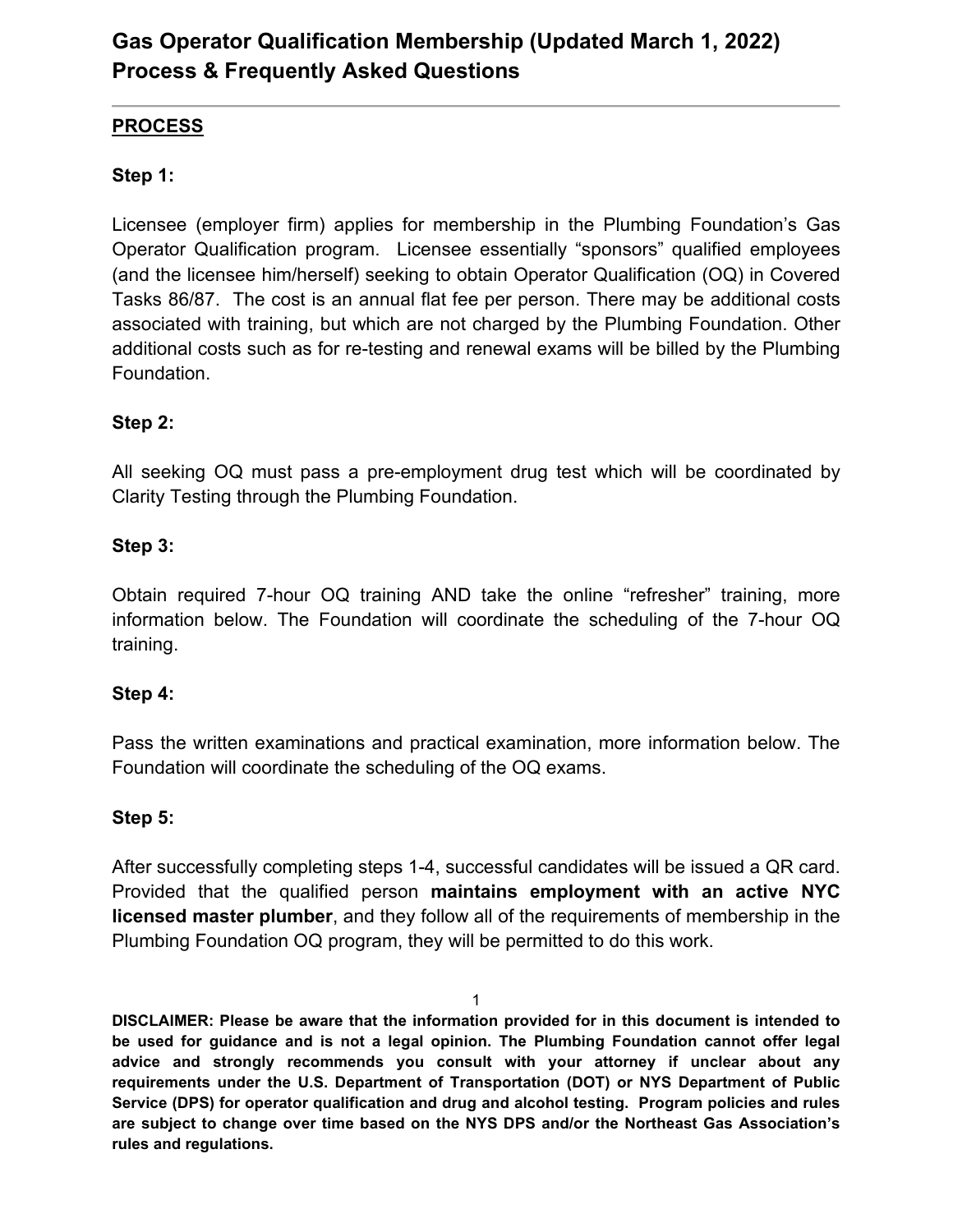**Note: This membership is available for NYC Licensed Master Plumbers and their qualified employees only.**

#### **FREQUENTLY ASKED QUESTIONS**

All persons interested in obtaining Operator Qualification for Task 86 (inspections of USDOT jurisdictional gas piping) and Task 87 (repairs/maintenance of USDOT jurisdictional gas piping) should understand all of the requirements necessary to achieve this status. We have assembled a list of frequently asked questions. If after reading this section, you still have additional questions, please contact us via email at **GOQmembership@plumbingfoundation.nyc**. Please do not call the office. All calls related to OQ questions will be referred to the website. If you email us regarding a question, please reference the page number of this document and the specific question number. We have done our best to make this list as inclusive as possible, but we realize that there may be some issues that have not been identified. We will make changes to this section as required, which will be updated on an ongoing basis and published on the Plumbing Foundation's website at: **https://www.plumbingfoundation.nyc/gasoperator-qualification**. Please ensure that you are viewing the most updated version. Questions emailed shall be responded to as soon as possible. If necessary, someone from our office will contact you directly.

1. **What is** *USDOT jurisdictional gas piping***?** As used in the Gas Operator Qualification membership application, documents, and explanatory materials, "USDOT" or "DOT jurisdictional gas piping" is defined as all visibly accessible interior building piping, fittings, and appurtenances (meters, pressure regulators, filters, meter bars, and transition piping) regulated by the federal Department of Transportation (DOT) from the point of entry (POE/wall penetration) through the outlet of the meter. This definition is from the Northeast Gas Association's (NGA) Operator Qualification Covered Task List. **Note**: For exterior building piping, both exposed and buried piping, NYS has extended the definition of DOT Jurisdictional Gas Piping to include piping from the outlet of the meter to where the piping enters the building.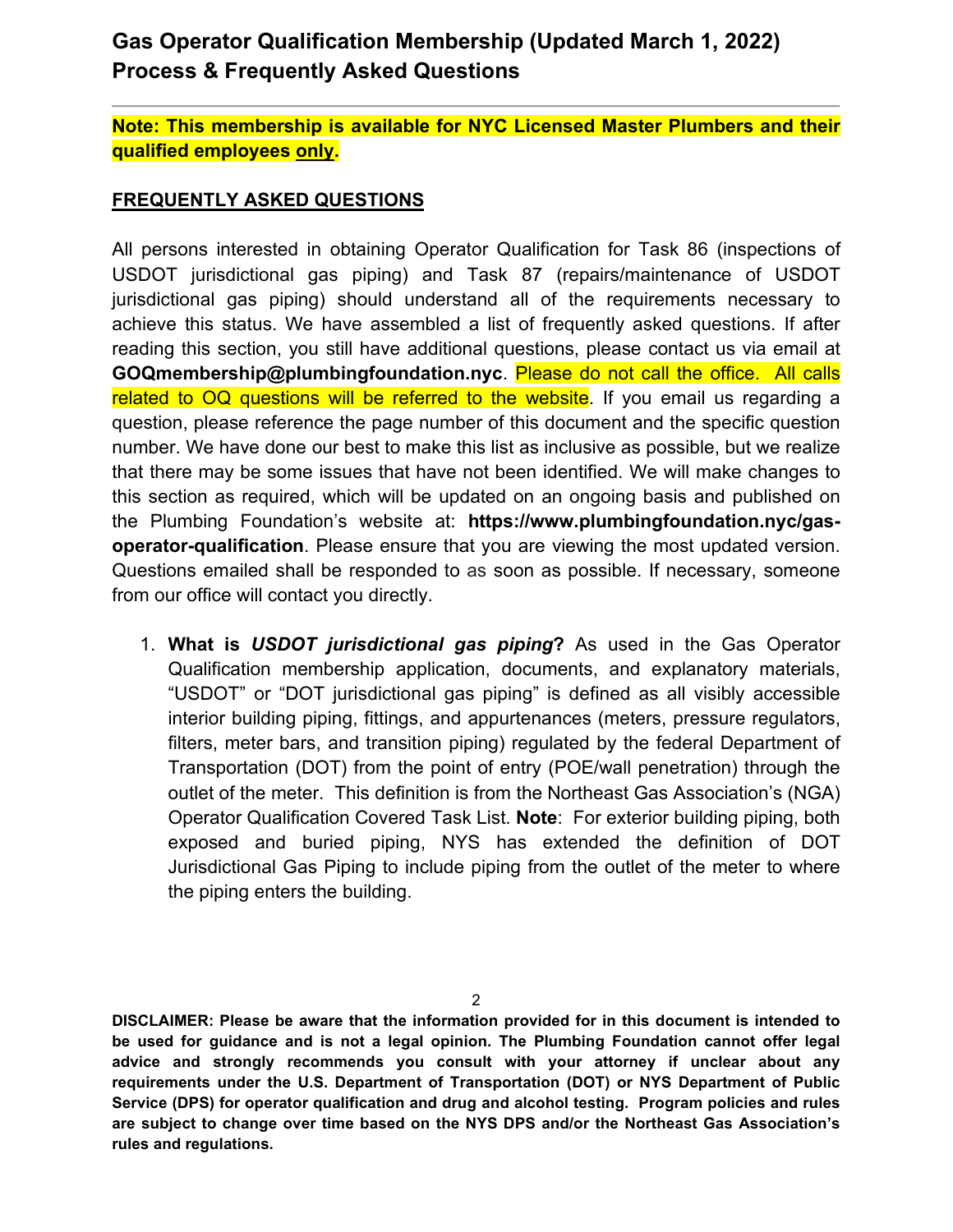### 2. **What are Covered Tasks 86 and 87?**

- a. Covered Task 86 (Conducting Interior Jurisdictional Piping Safety Inspections): Conduct interior jurisdictional piping safety inspections, including identification of abnormal operating conditions (AOCs), inspecting for atmospheric corrosion, and performing leak surveys. This description is from NGA's Operator Qualification Covered Task List.
- b. Covered Task 87 (Conducting Interior Jurisdictional Piping Construction and Maintenance Activities): Interior jurisdictional piping construction and maintenance activities conducted (in NYC) by operator-qualified Licensed Master Plumbers (LMPS), operator-qualified technicians working under LMPs, or operator-qualified utility personnel. This description is from NGA's Operator Qualification Covered Task List.
- 3. **I am an NYC licensed master plumber. Am I exempt from this training?** NO, as long as the LMP performs work covered by Tasks 86 and/or 87, he/she must be OQ'd and part of a drug and alcohol program compliant with the U.S. Department of Transportation (USDOT) Pipeline and Hazardous Materials Safety Administration (PHMSA). The LMP still needs all completed paperwork (including Attachment C) to be considered for the program.
- 4. **What experience does my employee need to participate in this program?** The training provided for this particular operator qualification is specialized enhanced safety training. Task 87 Candidates will be required to have prior knowledge of fuel gas pipe system repair, installation, and maintenance. The training for this task is limited to the specific requirements listed. Task 86 training will include performing leak surveys, corrosion surveys, recognizing and responding to abnormal operating conditions, and purging gas piping systems in and out of service. All candidates are expected to have a familiarity with gas operations. As the licensee you will be sponsoring the candidate and attesting to their experience level and employment with your firm. If it is discovered any false statements or fraudulent information has been provided, your firm may be dropped from the program. In addition, you will be reported to the NYC Department of Buildings.

3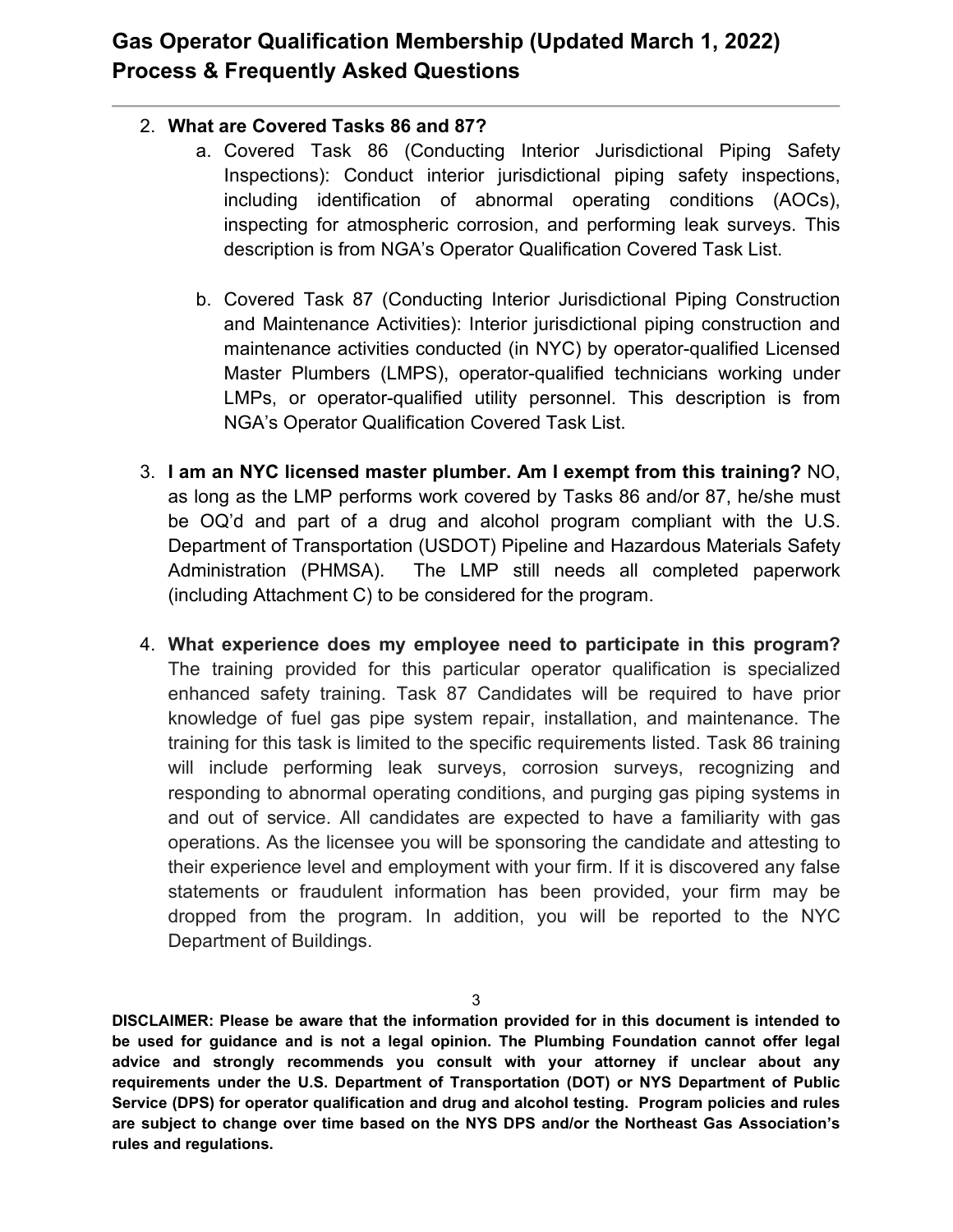- 5. **Can I only have a journeyman (mechanic) certified and send a non-operator qualified helper with them?** No. Anyone working on Task 86 or Task 87 must hold the Operator Qualification.
- 6. **How do I obtain qualifications for myself or my employees?** Complete the application and all attachments available on [our website.](https://www.plumbingfoundation.nyc/gas-operator-qualification) We STRONGLY urge you use the checklist to ensure you follow instructions.
- 7. **Do I have to be a full member of the Plumbing Foundation?** No, the GOQ membership is a separate membership specifically for obtaining operator qualification in Tasks 86 and 87 and is open to the entire industry. However, if interested, please contact the Plumbing Foundation at [info@plumbingfoundation.nyc](mailto:info@plumbingfoundation.nyc) to receive the application for full membership.
- 8. **Can I sign up my company now and only complete Attachment A and sign up my employees at a later date?** No. All applications for GOQ membership into the Plumbing Foundation must include at least one participant. Subsequent participants can be added by submitting Attachments B and C for additional employees.
- 9. **Why do I need Attachment B?** Participation in this program requires compliance with PHMSA drug and alcohol testing requirements as listed in 49 CFR Part 199 and 40. The template in Attachment B meets those requirements.
- 10.**Who should be the Designated Employee Representative for the purpose of receiving the drug and alcohol test results?** The DER is chosen within your discretion but is sometimes the person that handles the human resources aspect of your company.
- 11.**Why am I providing a credit card authorization to the drug and alcohol testing provider (Attachment E)?** This is required in the event that postaccident testing is required. Pre-employment and random testing are included in the flat annual membership fee.

4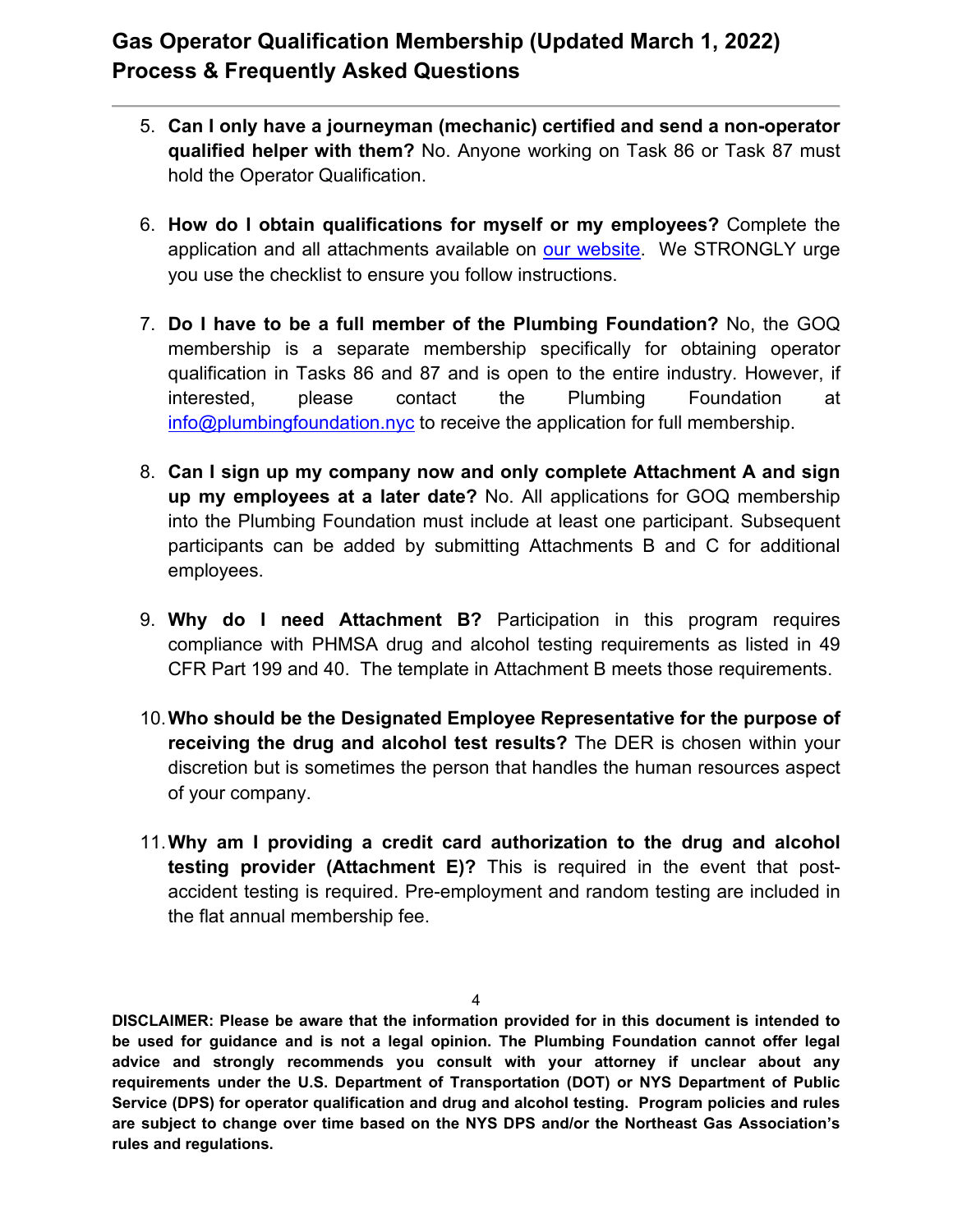- 12.**Is the price of membership \$700+ per person every year?** No, the price in the application refers to the FIRST YEAR of membership when employees are taking the OQ training and exams. Once an employee is OQ'd, the annual fee per OQ'd person is \$375 to cover the ongoing drug and alcohol testing pool and related administrative fees. The Plumbing Foundation does reserve the right to modify these costs as per the application signed to by the licensee. In addition, retesting fees after your OQ status expires in three years will be billed separately. Also billed separately are fees associated with makeup exams and card replacements.
- 13.**What is included in the price per person for membership?** Price as listed in the application per person includes (i) coordination of training; (ii) full cost and coordination of first time taking OQ test in Tasks 86/87; (iii) cost and coordination of pre-employment drug test; (iv) cost of random drug testing pool; and (v) other related/necessary expenses such as the ITS database and GTI field skills license.
- 14.**What is NOT included in the price per person for membership?** There *may*  be additional costs associated with the authorized instructors. For example, the Master Plumbers Council will be charging a fee for training of any non-union firm. In addition, if there is an accident on a job site and post-accident drug and alcohol testing is required, that cost will be directly charged to the plumbing firm. Finally, costs associated with renewal exams, makeup exams, and card replacements are billed separately.
- 15.**What type of drug test must the participant pass?** The participant will be subject to a seven-panel drug test compliant with PHMSA requirements.
- 16.**When am I subject to drug and alcohol testing?** As stated, each participant must take a pre-employment drug test and pass such drug test to then be scheduled for OQ exams. Participants are then subject to random drug testing once placed in the pool, 50% of such pool is subject to random drug testing on an annual basis (per US DOT regulations). The other times participants *may* be subject to drug and alcohol testing is post-accident on the job site and/or

5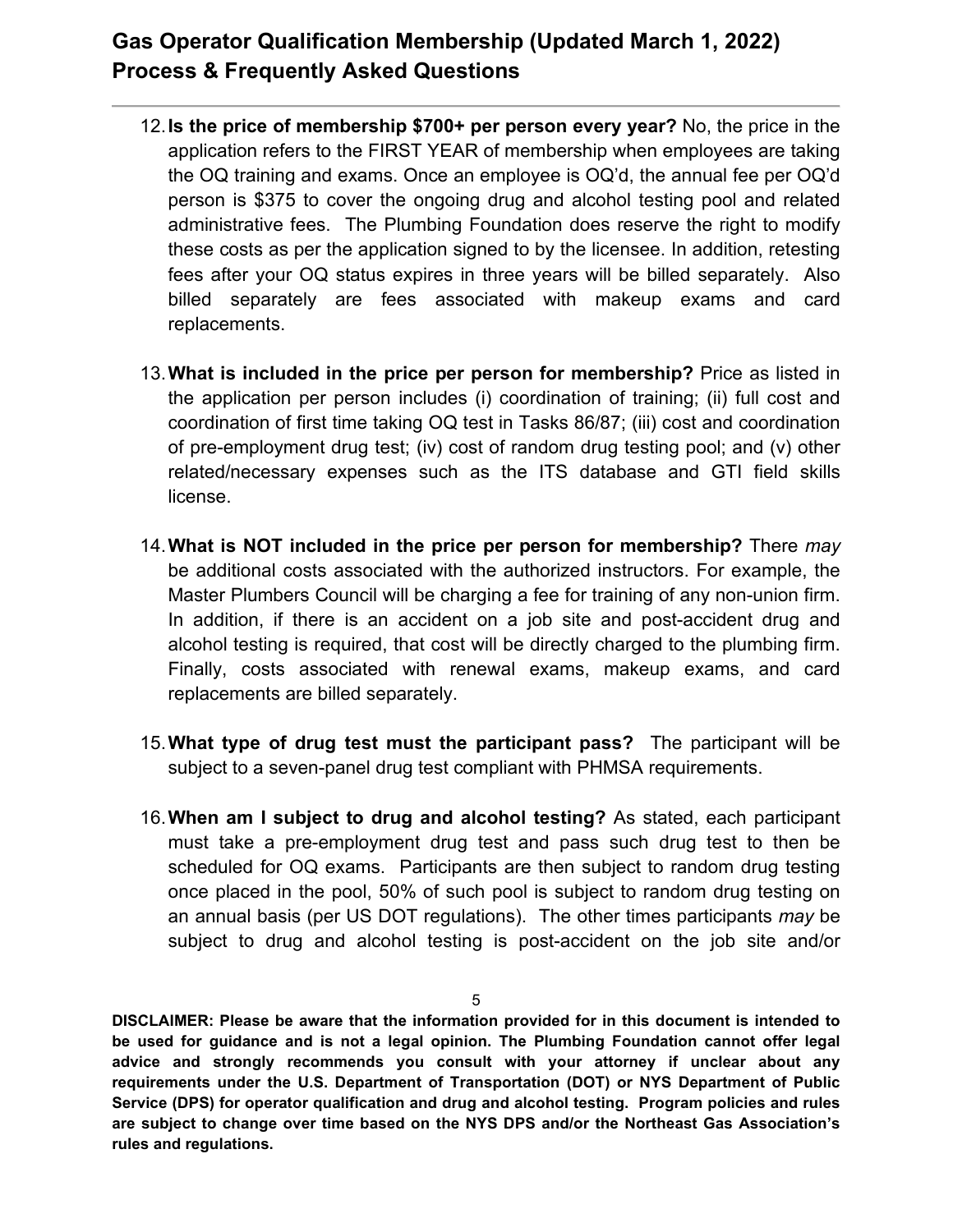reasonable suspicion, both of which are defined in the Employer's drug plan (Attachment B).

- 17.**When and how do I take the pre-employment drug test?** After your application has been processed, your information will be sent to Clarity Testing, the provider that will be coordinating the test with your DER. Clarity will then mail the company a chain of custody form to be taken to a lab for the drug test.
- 18.**What happens if the participant passes the pre-employment drug test?**  Participants that pass their drug tests will move on to the next step. **We reach out to all participants directly via email when they are eligible to move on to the next step in the program – no need to call/email us. And NEVER send us drug test results directly.**
- 19.**What happens if the participant fails the pre-employment drug test?** Participants that fail the pre-employment drug test will not be permitted to move on to the next step. In order to obtain operator qualified status, they must pass a second pre-employment drug test at an additional cost. If the member firm wishes to withdraw the employee from the GOQ program, they will be refunded a portion of their membership fees. *Note: The Plumbing Foundation does not enter into employment or collective bargaining agreements with any employees. If the participant fails the pre-employment drug test, any further action taken by the employer is between the employer and the employee.*
- 20.**How do I obtain training?** Members of Plumbers Union Local #1 and their employees shall be trained by certified instructors at the Local #1 Training Center. After such 7-hour training, participants will also be required to take the online refresher training at least 48 hours prior to their scheduled written exam. The Plumbing Foundation will be working with Local #1 Training Center to schedule such training. *Note: Local #1 members will only receive training after their employer has applied to the Plumbing Foundation's Gas Operator Qualification program then after member passes the drug test and member is approved by the funds office*. For all other licensees seeking to obtain training for themselves or their employees, training will be provided by the NYC Master Plumbers Council (MPC). The Plumbing Foundation will be working with MPC to

6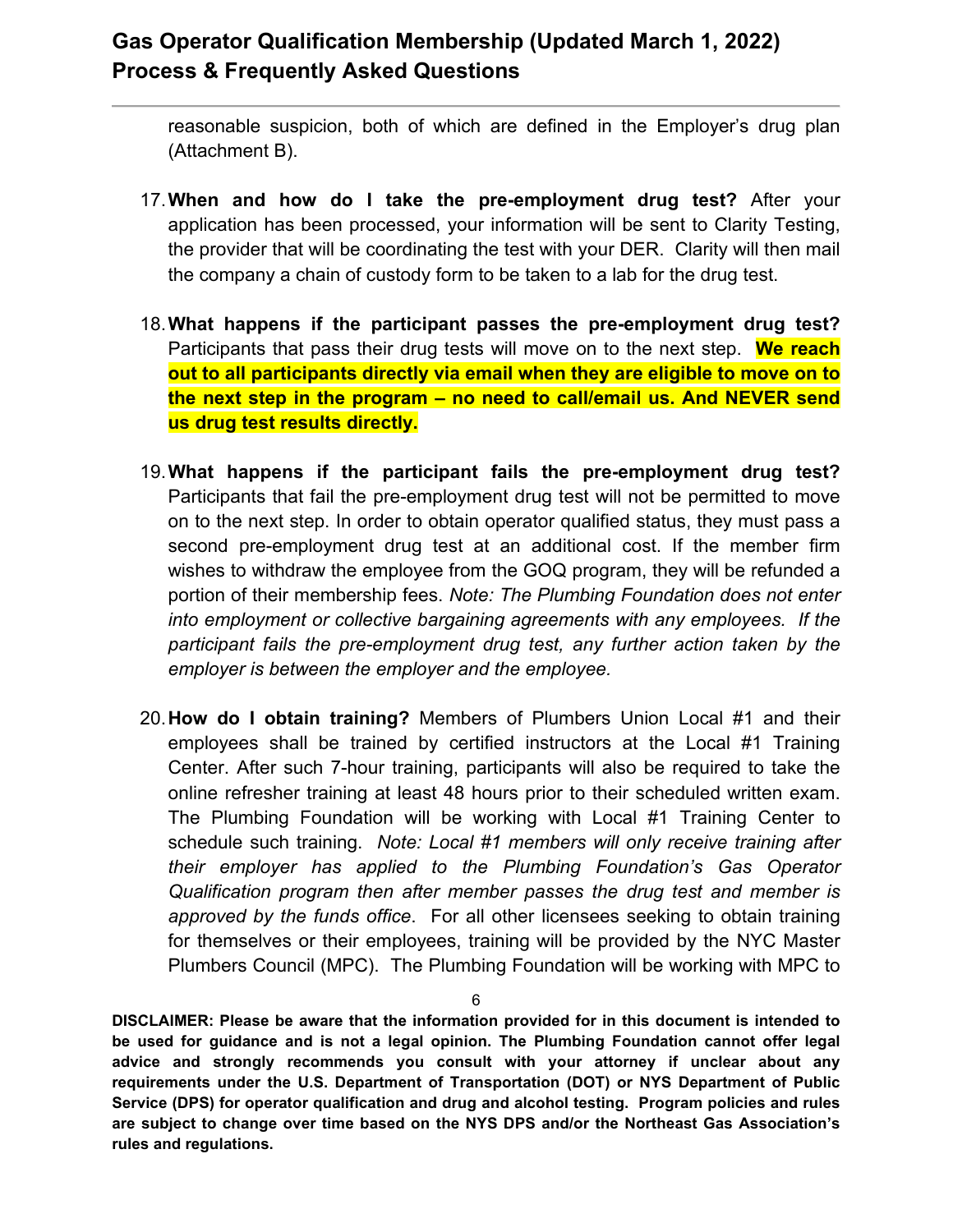schedule training. You must be a GOQ member and complete the drug test FIRST.

- 21.**Why do I have to take an online refresher training if I took the 7-hour training?** The Gas Working Group comprised of the utility companies, NGA, and plumbing associations agreed it would be beneficial to require all participants, regardless of taking the written exam the first time or renewing their OQ card, to take the online refresher training at least 48 hours prior to their scheduled written exam.
- 22.**How does a candidate get an appointment to take the written and practical exams?** A participant in the Plumbing Foundation GOQ program that has passed a pre-employment drug test and obtained the required training (i.e. a Certificate of Completion) shall be contacted by our office via email with links to register for an exam.
- 23.**What if the test date offered does not work for the participant?** When the participant receives the exam date and they are unable to attend they must wait for a new email with new dates to register. **The cut off to cancel an exam registration is seven (7) calendar days before the exam date.** The Plumbing Foundation will allow for schedule changes up to three times without an additional charge. After that, an additional fee of \$100 will be charged for changing a scheduled test date to accommodate that participant.
- 24.**What if the candidate does not show up for the exam?** Candidates that fail to show up for an exam or cancel after the cut off time will be charged a \$300 no show fee, **no exceptions.**
- 25.**What is the examination process?** Each technically qualified participant (as referred by the LMP) successfully completing the 7-hour Interior Gas Piping Safety Inspection and Connections Training Program MUST complete, in addition to a practical exam, three written exams including:
	- a. Task 86/87 Test A Jurisdictional Piping General Knowledge (44 questions)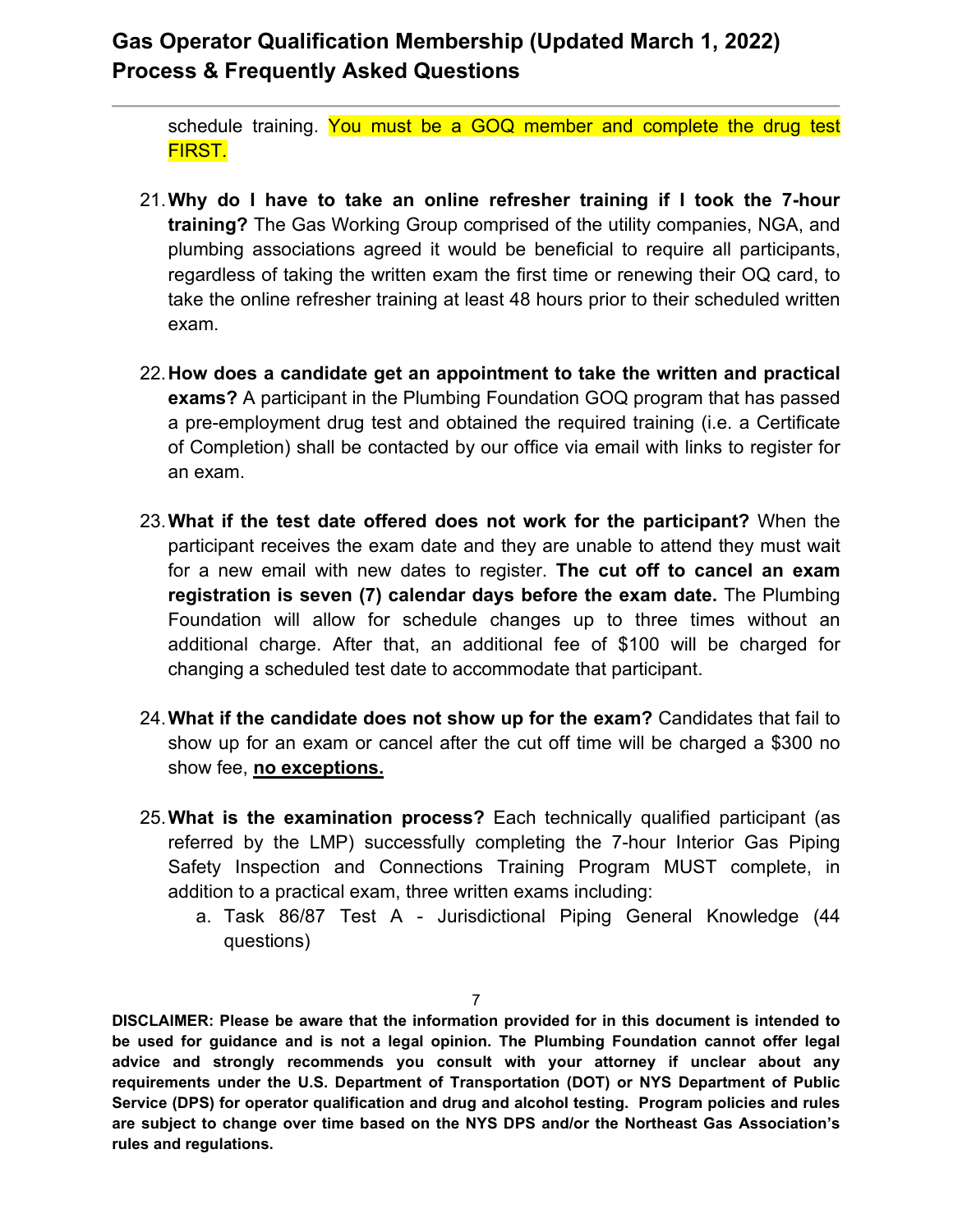- b. Task 86 Test B Interior Jurisdictional Piping Safety Inspections (20 questions)
- c. Task 87 Test B Conducting Interior Jurisdictional Piping Construction and Maintenance Activities (44 questions)

**NOTE:** There is a mandatory 48 hour wait period between training and testing

In addition to the computer-based knowledge exams highlighted above, each participant must successfully complete a Practical Exam (PE) where the participant demonstrates the skill and ability to apply core fundamental knowledge. The PE is a series of simulated situations that the participant may experience while conducting interior gas piping safety inspections. Each participant must pass each written exam with a score of 80% or better to achieve Operator Qualification for conducting interior gas piping safety inspections and making jurisdictional piping connections (3 Knowledge Exams & Practical Exam). The practical exam is pass/fail.

#### **Failure of a Qualification Exam**

If an individual does not pass a qualification exam, the individual shall be considered non-qualified and prevented for 48 hours from retaking the same exam.

If an individual does not pass a qualification exam for a third consecutive time, the individual shall be considered non-qualified and prevented from retaking that exam for a period of 6 months. The participant MUST repeat the 7-hour training course prior to re-testing.

**-- PLEASE NOTE A RECENT NGA RULE CHANGE WHICH REQUIRES ALL TASK COMPONENTS (ALL PORTIONS OF THE EXAM) TO BE COMPLETED WITHIN A 36-MONTH PERIOD, MEANING ONCE YOU TAKE THE EXAMS A FIRST TIME AND NEED TO RETEST ANY PORTION YOU MUST COMPLETE ALL PORTIONS WITHIN 36 MONTHS. THE "THREE CHANCES" RULE STILL APPLIES EVEN IF YOUR SECOND/THIRD ATTEMPT IS BEYOND THE** 

8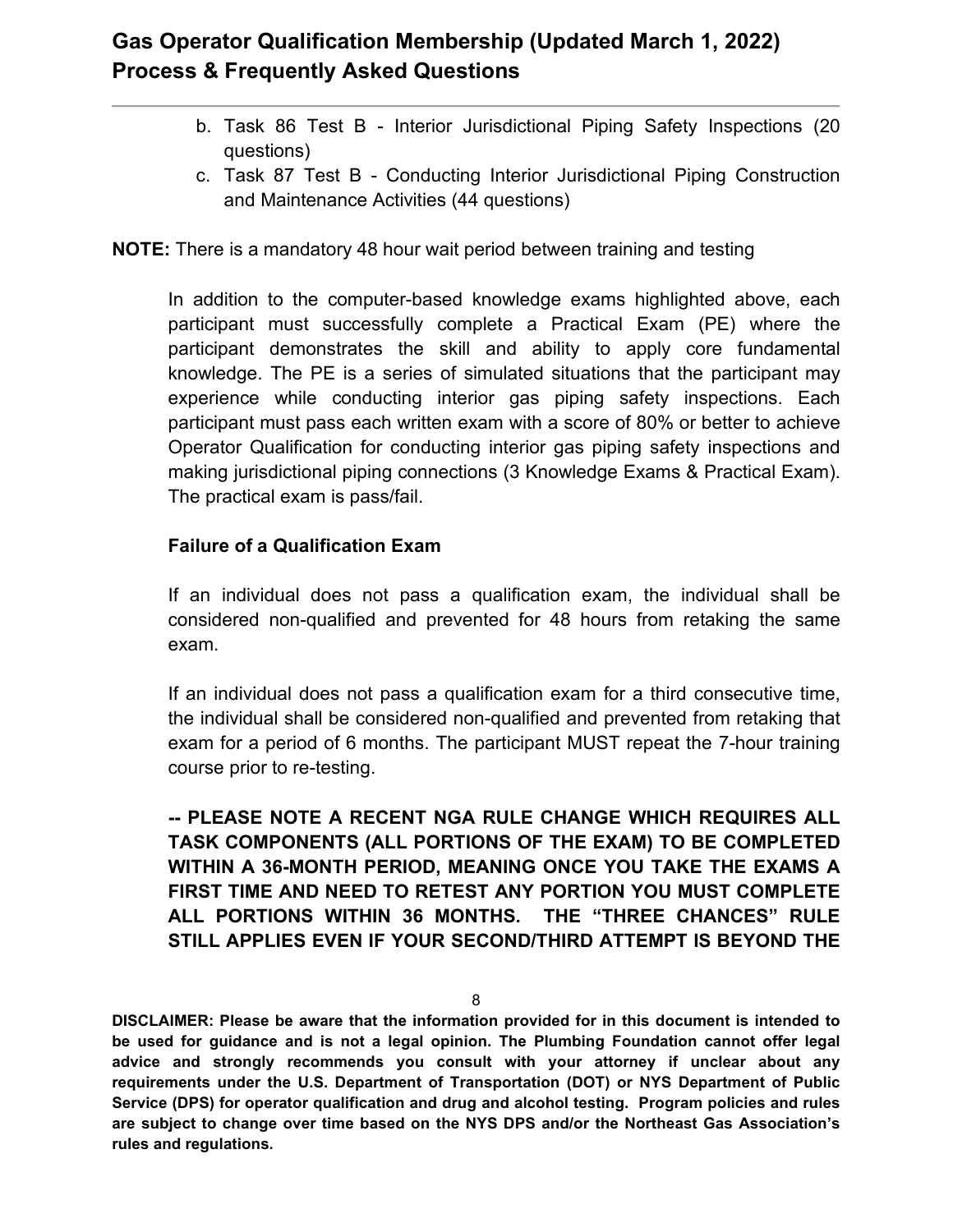**-**

### **36-MONTHS AND YOU ARE FORCED TO RETAKE ALL PORTIONS AGAIN. -**

#### **Makeup exams cost a fee, billed to the company post the makeup exam.**

**NOTE:** A participant ONLY needs to re-test in the exam(s) they initially did not pass with a score of 80% or better.

- 26.**What is the "QR card"?** The QR card is a scannable, photo ID card that contains both the person's OQ status and status in the random drug and alcohol testing pool. Officials scanning the bar code on the QR card will be able to verify that the person presenting the card is the actual qualified operator and is working for the LMP of record.
- 27.**Does my OQ status ever expire?** Yes, OQ'd participants have to take an online refresher course every 3 years. **The cost of this refresher course** *only* **is included in your annual membership fee**. As mentioned earlier, all participants will be in the ITS database which will contain the date of expiration. The online refresher training, the 3-part written exam, and the practical exam are all required for renewal of the OQ card. The cost of the written and practical exams will be invoiced by the Plumbing Foundation separate from annual renewal fees.
- 28.**What happens if an official shows up on a job and the operator does not have their QR card with them?** If the Official asks for the QR card and it cannot be provided, the work will be stopped. For gas meter sets and swing over work, the utility crew will leave the site. The customer may be subjected to an additional fee for the utility to return. *Make sure you have your QR card!*
- 29.**What happens if I lose my QR card?** You must notify the Plumbing Foundation immediately. You will be subject to a lost card fee which will vary based on your shipment choice.
- 30.**What if someone else uses my card?** If an unauthorized person is found to be in possession of a QR card that is not his/her card, the card shall be confiscated

 $\alpha$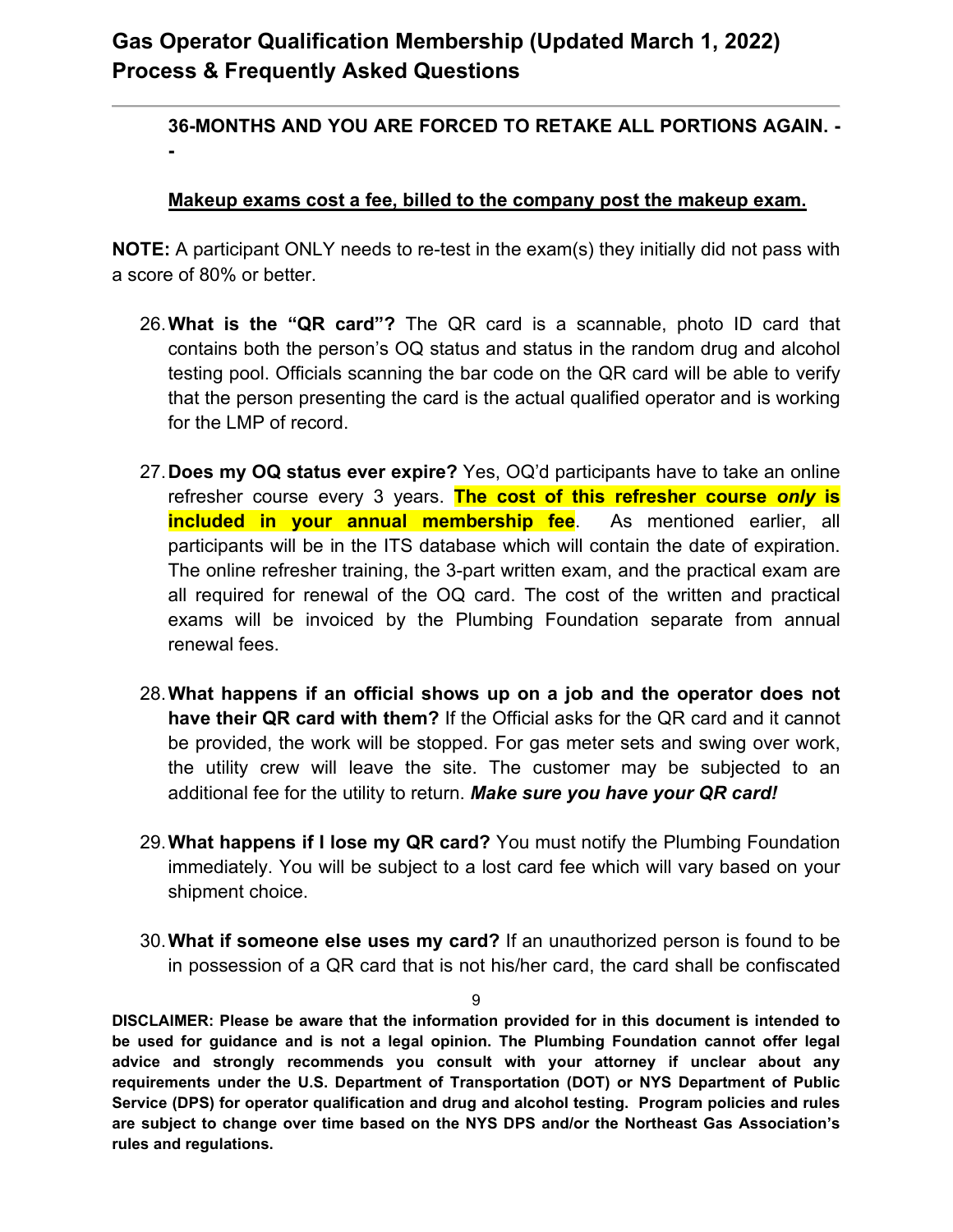and both persons shall be reported to the Utility Companies and the NYC Department of Buildings. The owner of the QR card, if not already reported that card lost or stolen, will be removed from the GOQ program.

- 31.**Does my OQ status automatically qualify me under Local Laws 150 and 152?** Not for LL 150 (DOB gas qualification) but see # 36 below as well as our [FAQ's on LL152.](https://www.plumbingfoundation.nyc/wp-content/uploads/2019/12/FAQs_-LL152-of-2016-periodic-gas-inspections.pdf?1)
- 32.**What are the continuing requirements of membership for the Employer/LMP?** As the LMP and employer, you must be current in the GOQ membership and up to date on all membership fees. All OQ participants must be active in the drug and alcohol testing pool. Employers are required to give **written notice within 24 hours** if an employee is no longer in their employ. Employers are responsible for that employee unless the Foundation is made aware in writing of the termination of employment. LMPs are required to give **written notice within 24 hours** if LMP's NYC DOB-issued license has been suspended or revoked. **Your license must be active and in good standing to participate in this program**. In addition, employers are required to maintain the drug and alcohol plan (template is in Attachment B) and ensure they are in compliance with PHMSA at all times.
- 33.**What are the continuing requirements of membership for the Employees/Participants?** Participants must be employed by an NYC-licensed master plumber who is a member in the Plumbing Foundation's GOQ program. Participants must comply with all aspects of the drug and alcohol program and must complete the online OQ refresher course and written exam every three years to maintain the active status of their QR card (requirement for practical exam is TBD at this time). Costs associated with retaking the exam will be invoiced separately from the membership fee.
- 34.**What if someone who is not otherwise an LMP themselves but is operator qualified leaves employment of one GOQ member company to another GOQ member company?** When a participant moves from one GOQ member company to another GOQ member company, in the interest of fairness, that person's annual fee for that particular year will be prorated so that the initial

10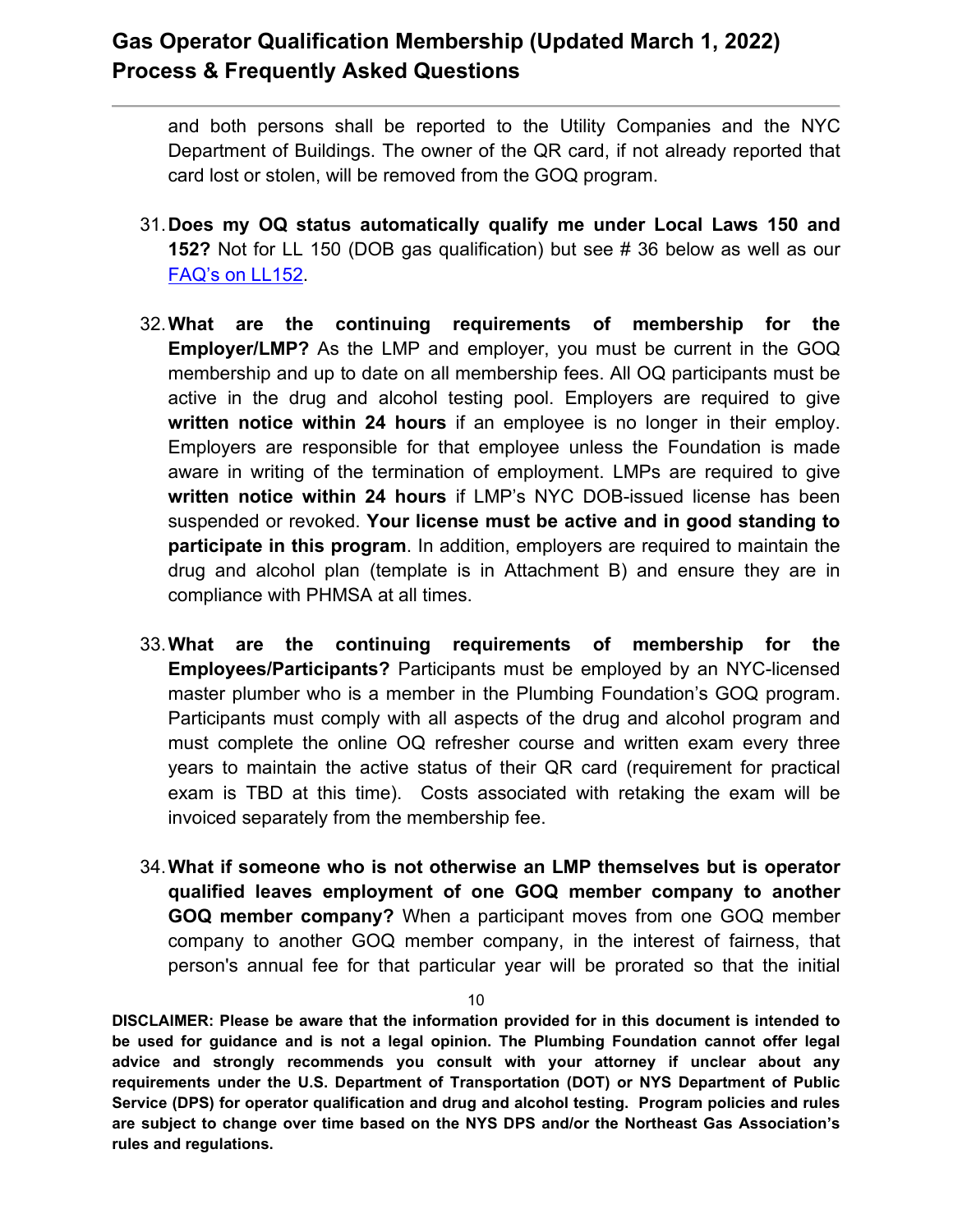company (the "old" company) doesn't invest in an employee who then jumps ship. The "new" company will have to pay the prorated fee for that person's annual membership cost which we base on a quarterly amount. The "old" company is refunded that same amount. For example, if someone changed companies in May (for whom the old company paid the \$380 annual renewal fee) the new company would have to pay \$285, which gets refunded to the old company. (If it was a \$700 first time participant cost, the new company would pay \$525). If that person was removed from the program by the old company well in advance but not more than 30 days and a \$375 fee was refunded, we would need the full \$375 paid by the new company. Be aware that once a person is removed from a company, they are removed from the random drug and alcohol testing pool, even if they had already taken the baseline drug test, therefore they are required to retake another baseline drug test under the new employer and that is an additional fee of \$100. **What if the operator qualified participant works for a new company that is** *not* **a GOQ member?** In order for that person to be re-activated as operator qualified, that new company would have to submit a new application to become a GOQ member company.

- 35.**I have an existing GOQ membership for my company, but I wanted to add new employees, how can I do that?** If you have an existing GOQ membership for your company, you only need to send a completed Attachment B and Attachment C for the new employee (and possibly Attachment F, see # 37 below). However, if any information has changed, including licensee information, address, etc. we do need that in writing so please use the application documents to update that information. REMEMBER – participants need to be licensed master plumbers or directly and actively working for a licensed master plumber.
- 36. **What is Attachment F?** NYC Local Law 152 of 2016 officially went into effect January 1, 2020. The law requires periodic inspections of building gas piping by licensed master plumbers and those working under the direct and continuing supervision of licensed master plumbers who have at least **5 years of full time work experience under an LMP** and who have taken a 7-hour training course approved by the DOB. LMPs themselves are exempt from LL152 additional training requirements. *This is NOT related to LL150 DOB gas work qualification*. The Plumbing Foundation's Gas Operator Qualification Membership Program,

11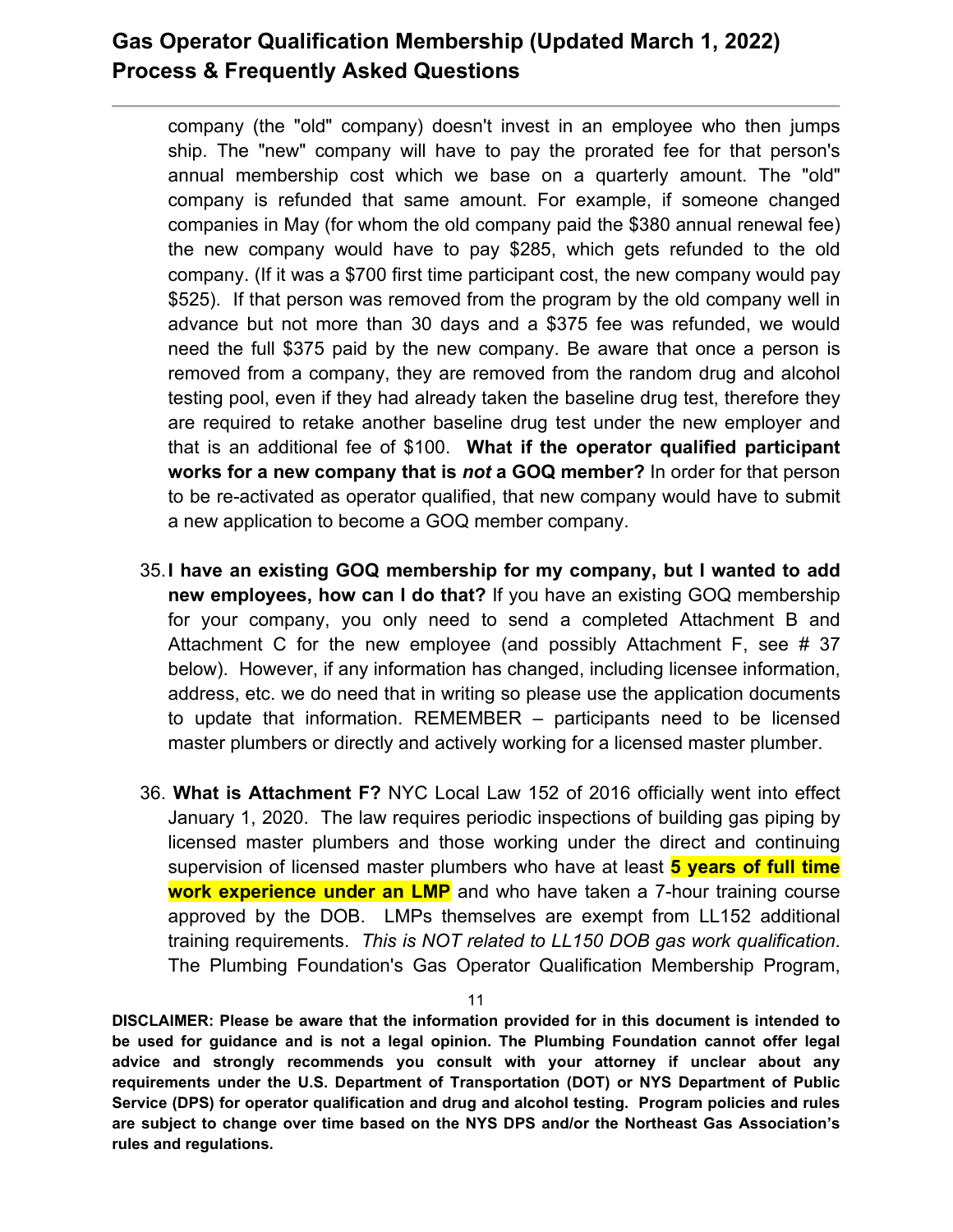which provides the NGA/ GTI operator qualification in Covered Tasks 86 and 87, has been approved by DOB for the LL152 7-hour training requirement. Note that DOB does not require drug testing for LL152, but it is a mandatory part of the GOQ program so there is no way around that - our GOQ program still requires the drug test, 7-hour training, and written/practical exams. Please note that DOB does require, however, to be a qualified gas system inspector under LL152, for the person to have 5 years of full-time experience in plumbing work under an LMP. While DOB did not specify, the Plumbing Foundation strongly advises that such experience include relevant gas work. To track and keep a record of such experience, the Plumbing Foundation has put together  $Attention$  The to be filled out by the LMP. This form is for participants that are currently in our GOQ program on behalf of whom the LMP can attest has the 5 years' experience for LL 152. Eligible participants will have the 5 years' experience noted on their ITS transcripts which are accessed when scanning the QR code on the operator qualification card.

- 37.**How do I renew my OQ card?** The Plumbing Foundation will email you a detailed instructional document to renew your operator qualification. The operator qualification in Covered Tasks 86/87 expires after 3 years, so if you became operated qualified in:
	- 2019 then your 3-year renewal date is in 2022
	- 2020 then your 3-year renewal date is in 2023
	- 2021 then your 3-year renewal date is in 2024

Your expiration date is the date of your first passage of any one of the 4-part exam process (3 Written Exam components and Practical Exam). EXAMPLE: John Smith passed WE 86 and 87 and PE 87 on 9/1/2018 but failed WE 86/87 that date, but passed WE 86/87 on 9/8/2018, therefore his overall expiration date is still 9/1/2021.

You will be required to follow a number of steps to complete the OQ renewal:

- 1. Refresher Training
	- a. Mandatory Online training (MUST be taken at least 48 hours PRIOR to testing or you will be locked out of the exam)
	- b. In-Person 4-hour Refresher (optional, but highly recommended)

12